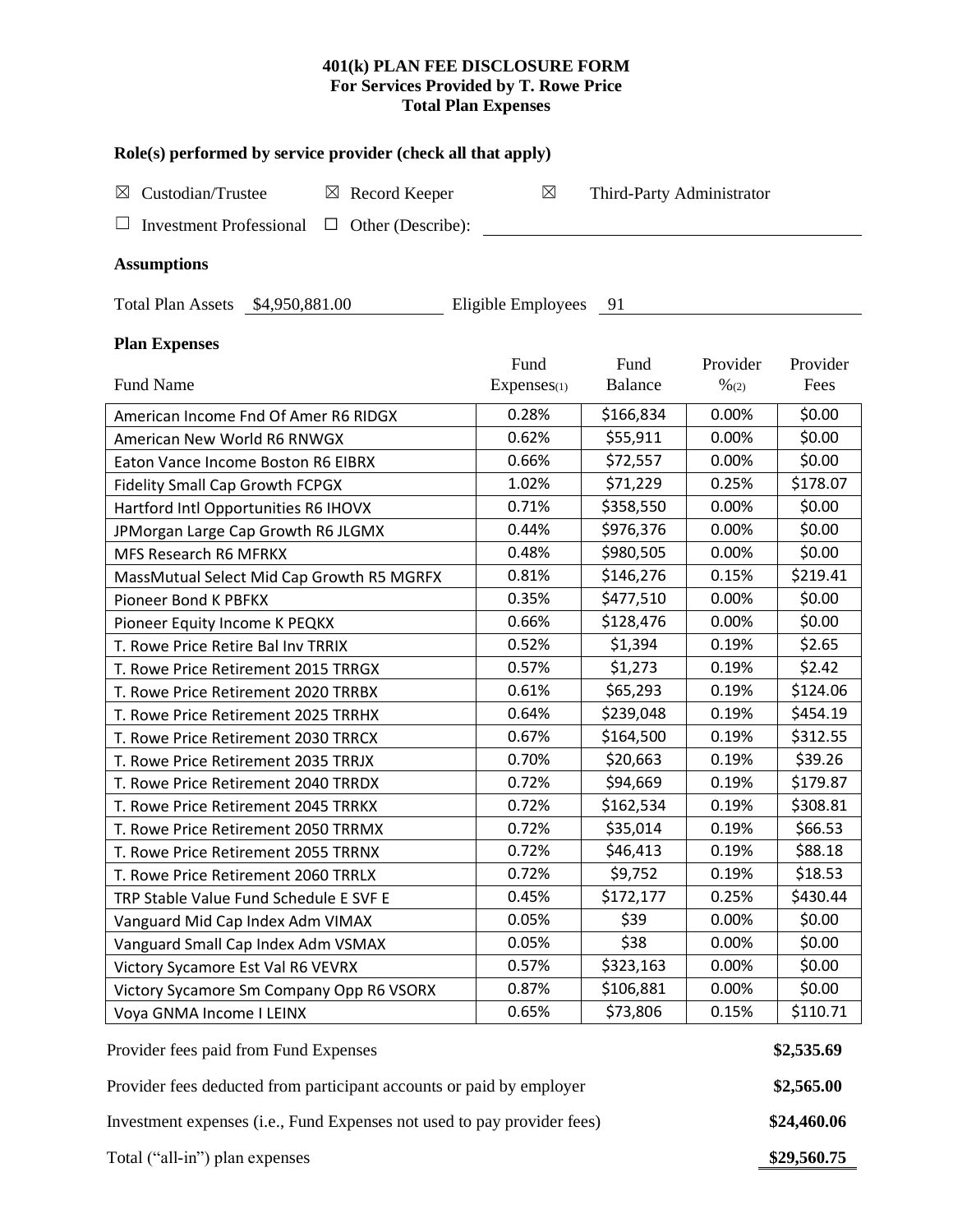(1)Fund Expenses include the fund's expense ratio plus any "wrap" fee charged by the provider. The expense ratio is determined through an annual calculation, where a fund's operating expenses are divided by the average dollar value of its assets under management. Fund Expenses lower investor returns.

(2)Provider % includes revenue sharing paid to the provider by the investment fund or wrap fees added by the provider. These expenses lower investor returns.